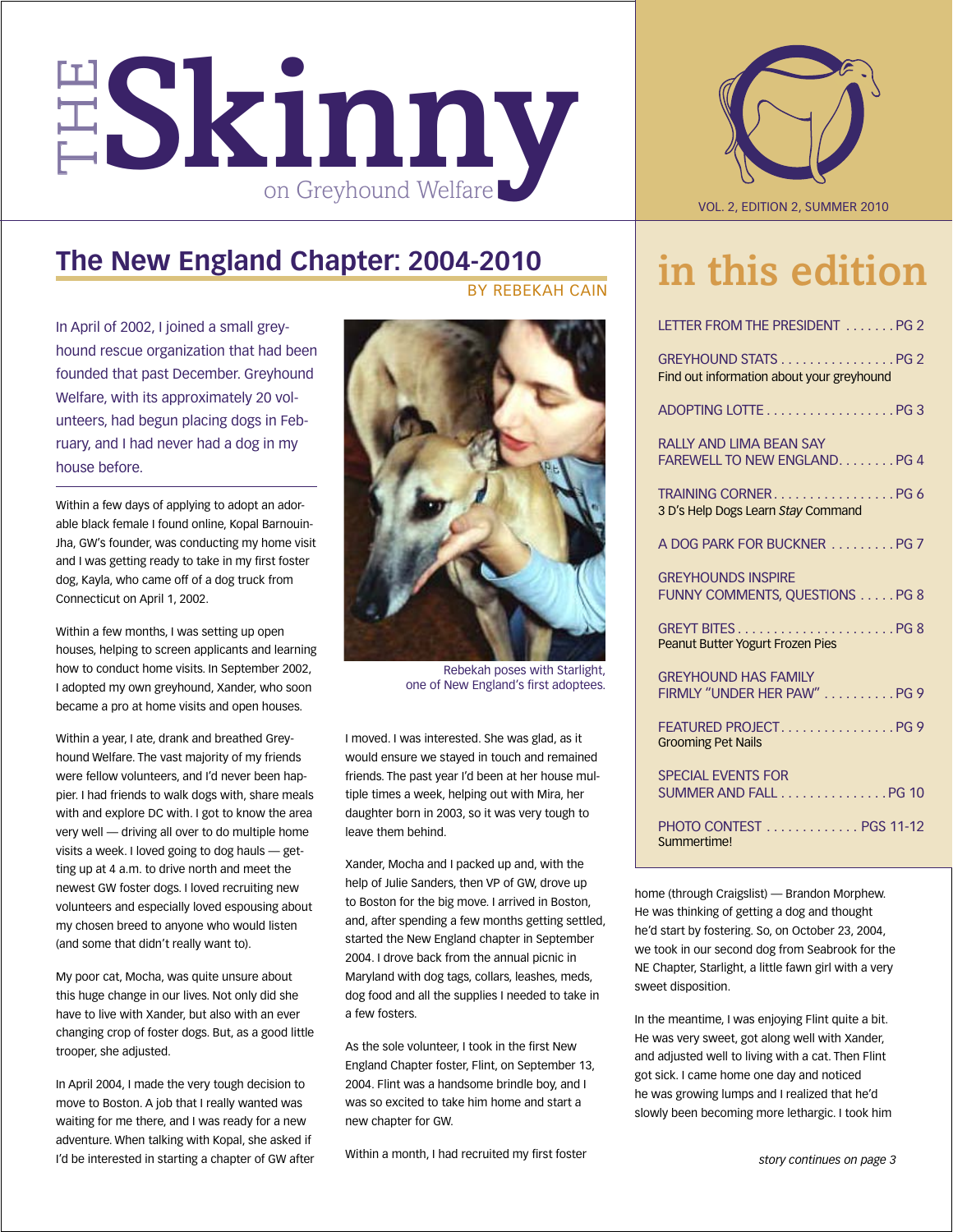## **Letter from the President**



Meredith poses with her grey, Turbo *(photo by Balance Pet Photography)* 

In April, 2003, having just separated from my first husband, I had plenty of time on my hands and decided to start volunteering. I had also decided about that same time that I wanted a dog, so volunteering with dogs seemed to be the way to go. After narrowing down my dog choice to greyhounds, I came upon Greyhound Welfare. I filled out a volunteer application online and was soon contacted by Rebekah Cain. I was quickly on my way to volunteering. I had no idea then how my life would change.

My first volunteer gig for GW was making all the follow-up calls to all of our adopters. We hadn't been around for very long then, so this was manageable for one person (now we have a full team). I also started driving hauls, a duty that soon became my favorite, 4:30am pick-up time at a location 25 miles north of Baltimore notwithstanding. Over the years, I did events, hauls and home visits, among other various duties. I eventually moved away from follow-up calls and became an officer in charge of dog intake, took a little time off to plan my wedding, then came back in the role of medical coordinator.

In June, 2008, I received an email from Kopal Jha, Greyhound Welfare's founder and president.

#### BY MEREDITH DOWELL

She asked me to "mind the shop" for a couple of months. I was named interim president of Greyhound Welfare and in late August, that interim status was removed and I found myself running the show full time.

Owning a greyhound and volunteering for a greyhound group has opened up a completely new world for me. I've attended so many greyhound events, I've lost count. I've met wonderful people, worked with tireless and dedicated volunteers and made invaluable friends. I've laughed over these wonderful dogs' silly antics and cried for each one we've lost. I've had my faith in humanity restored over and over again, whenever there is a greyhound in need. The greyhound community is truly awesome.

But now the time has come for me to step away from Greyhound Welfare. My work schedule and commute have made it impossible for me to dedicate the amount of time that this organization deserves. I will be stepping down as of August 1, 2010. It makes me sad – and I'm sure I will not know what to do with myself – but I strongly feel the group would be better served by someone who has more time.

I would like to take this opportunity to give my heartfelt thanks to all of the volunteers with whom I've had the privilege of working, as well as to all of our Greyhound Welfare adopters. Thank you so much for giving our dogs loving homes.

While I may be stepping back from volunteering, I cannot tear myself away from these wonderful greyhounds. I'm sure I'll continue to see many of you around on the internet, at greyhound events and at picnics. In the meantime, I wish you all the very best.  $\blacksquare$ 

## **Greyhound Stats**

To find out information about your grey, there are a couple of websites you can visit. Greyhound Data at www.greyhound-data.com is a fantastic source for pedigree info, but it isn't up-to-date on racing info. For current race info, try http://www.trackinfo.com/greyhound-tote.jsp. Using the dog's racing name, you can find information on the more recent dogs, but a dog off the track for six years isn't going to be there.  $\blacksquare$ 



#### **Greyhound Welfare Board of Directors**

Don Spellmann **CHAIR** 

Eliza Cioccari **SECRETARY** 

Rikki Tate **TREASURER** 

Jen Boyd-Morin **DIRECTOR** 

#### **Officers/Coordinators**

Don Spellman president

Eliza Cioccari vice president

Jen Boyd-Morin Foster Coordinator

Rikki Tate Adoption Coordinator

Jenny Glenn EVENT COORDINATOR

Nichole Zurgable Screening Coordinator

Cynthia Wilber Training Team Coordinator

Ryan Hansen Follow-up Coordinator

Beverly Larison Medical Coordinator

Vacant Volunteer Coordinator

*The Skinny on Greyhound Welfare* is a publication of Greyhound Welfare.

**Greyhound Welfare** is a greyhound rescue and placement group serving the metropolitan Washington D.C area (Maryland, Virginia and DC). Greyhound Welfare is a 100% foster home group, which means that all our greyhounds live in real homes until they are placed. This helps us teach the dogs about their new world, and learn more about the individual dogs. Knowing our dogs well helps us greatly with our placement success.

#### **Newsletter Staff**

Tina Carlsen, managing editor Paige Davis, GRAPHIC DESIGNER Brenda Currin, WRITER Additional contributions by GW adopters and friends.

*To submit story and photo ideas, please send an email to twostickdogs@verizon.net*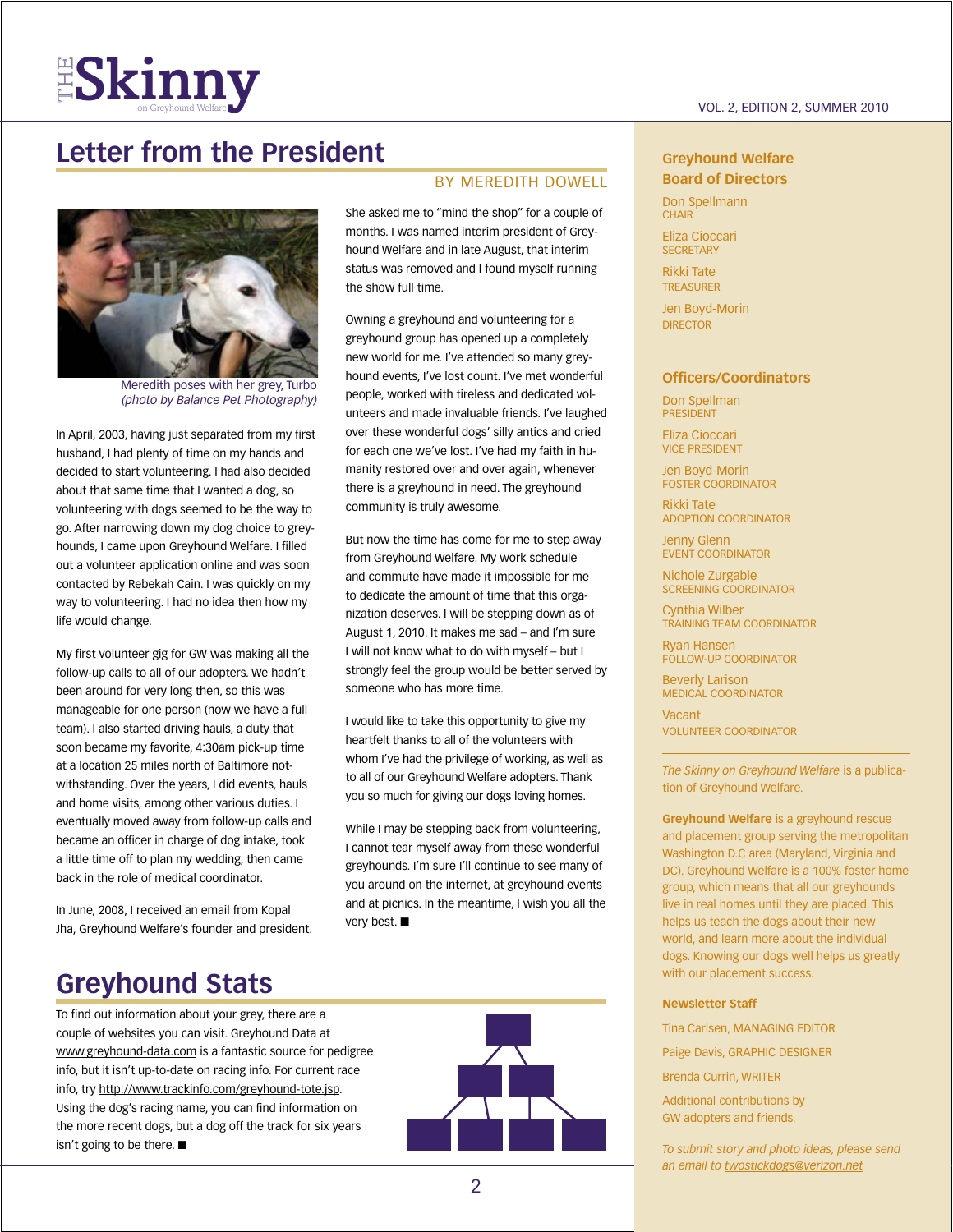## $\textbf{FS}$   $\textbf{R}$  in  $\textbf{m}$   $\textbf{y}$  and  $\textbf{y}$  are velound Welfare  $\textbf{y}$

*New England Chapter, continued from page 1*

to see Dr. Harrington at Randolph Animal Hospital (who I still miss to this day) and we both agreed — sweet Flint either had cancer or a tick-borne disease. Blood was drawn and tests were sent out. Poor Flint was sent home with me with very strong antibiotics to start while we waited for all the tests. He was showered with attention and love that night — much to his confusion and delight. Flint was diagnosed with Babesia, which requires a very nasty treatment of injections. He went through the treatment very smoothly and healed up quickly. Soon, Flint went back to his bouncy wonderful self and then found a home on February 5, 2005. Flint, the first dog placed for the New England Chapter, went to live with a wonderful woman and her son. I just knew Flint would love having his own child to live with.

I've placed a lot of dogs over the years — many of them my fosters — but there was a different sense of accomplishment and joy in that placement. Flint's placement made it real — we were going to be able to find more homes for these wonderful dogs, educate more people about greyhounds, and ensure that even more dogs would have the chance at the post-retirement life that they deserved.

During our first year in New England we had grown in the number of volunteers and foster homes. But we also lost our first foster home. Starlight was a great first foster for Brandon, but



Xander expresses support for Rebekah and Kyle Straub at their wedding on June 26 in New Orleans. *(photo by Jen Boyd-Morin)*

after being spayed she developed some incontinence issues. Thankfully, Brandon was a trooper, doing whatever she needed, and continuing on as her foster home until she was finally adopted, by a really wonderful couple in April 2005. Brandon decided to take a break from fostering (which was totally understandable). He continued as a supporter of GW for a couple years and was always willing to help however he could.

At this point, I was getting a bit worried about how I would build a larger volunteer base. Luckily, I had done a wonderful home visit in March 2005 with Jessica Wong and C. Scott Ananian, who took in a very vocal foster in March 2005. They stuck with it and continued to faithfully foster. *(See box below.)*

As the months went by, we built a strong group — and we also enjoyed hanging out together! Erin and Tom Nielson, Maggie Hall, Jon Lee, Ging Ging and Billy Fernandez, Sharon Gerson, Dilys

*story continues on page 4*

## **Adopting Lotte**

#### by jessica wong

We had been fostering Baby Go, our first foster, for about two months when Rebekah Cain asked us to take a second foster. Rebekah made the haul from Seabrook and called as she got nearer. Over the phone I heard a strange sound and I wondered if there was something wrong with her car. In fact it was the heavy panting that we soon would find quite familiar.

"Reb" was a nervous dog, afraid of everything from loud noises to the trash on the sidewalk. Baby Go was like a big sister and slept by her crate at night. Finally, Reb stopped panting and showed us her playful and adorable side. I wrote up her bio, and someone wanted to drive up and adopt her. I agreed, but I knew that the hooks were already in.



Lotte, sporting a red raincoat, dodges raindrops with a foster dog.

Since then, she has been big sister to a parade of fosters, done home visits, and been a general ambassadog in her easy way with people, children, and other animals. She still loathes car rides, small spaces, and things that move that shouldn't be moving. She loves beds (they're all hers, by the way), attention, and all the treats she can weasel with her expectant gaze and perky ears. I can't imagine another creature quite like our cute, neurotic, and conniving snowflake we now call Lotte.  $\blacksquare$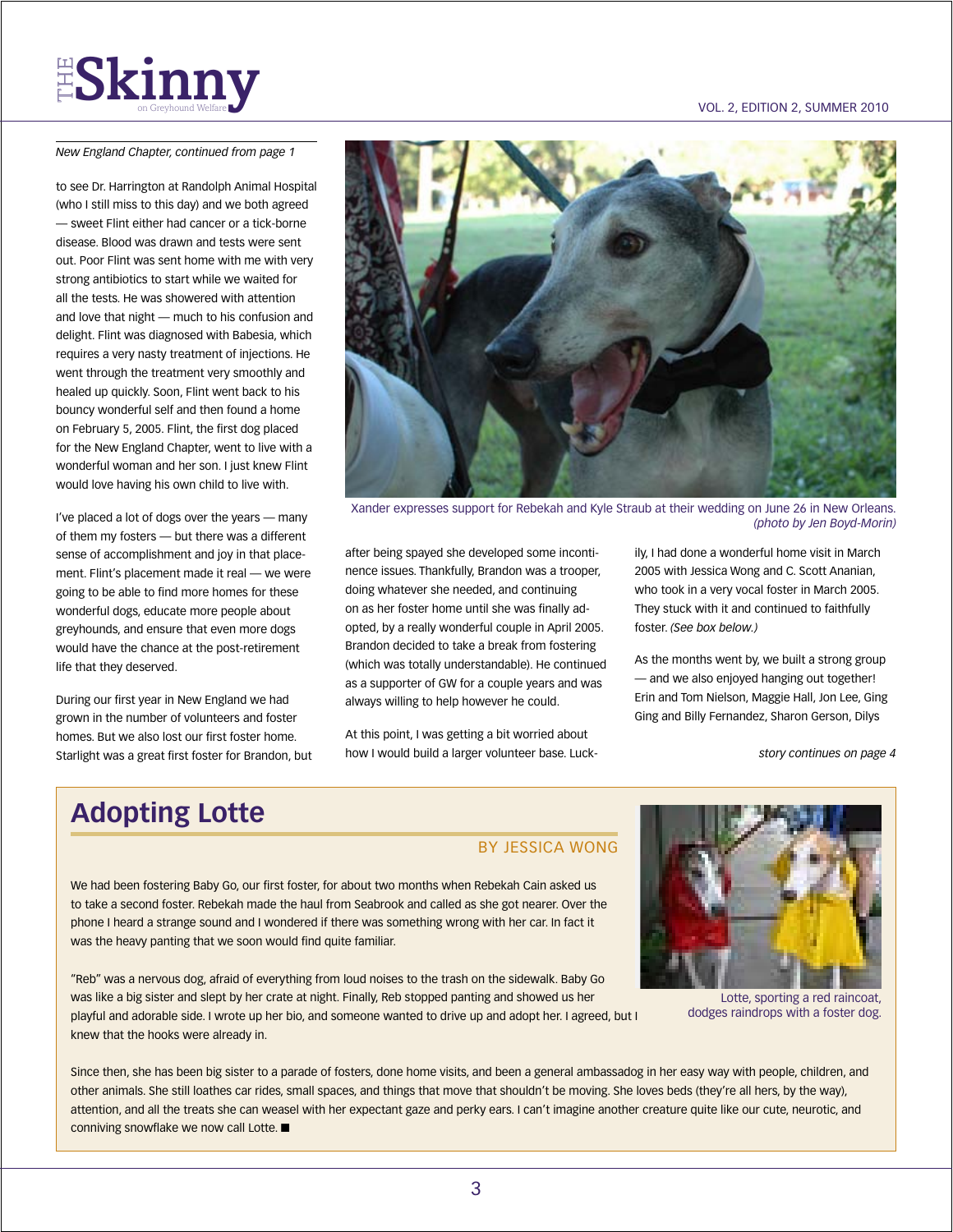

*New England Chapter, continued from page 3*

Burke, Emma McElfresh, LeeAnn Blalock, and many others joined the NE chapter. We had fun at holiday parties, volunteer meetings — we even had a very small picnic one year. As a chapter, I knew we'd never quite get as large as the Mid-Atlantic chapter, but I also knew we had something special.

While GW was not the largest greyhound adoption group in the Boston area, we were one of the only foster-based groups, and we put an incredible amount of time into training and educating all of our volunteers and adopters. We were building a strong reputation at the tracks as a great group to work with. We were placing dogs more rapidly, and I was more than thrilled!

Since then, there have been many more changes. I left Boston for Minneapolis in 2007 and left Greyhound Welfare in 2008. Xander is now a truly retired greyhound — no more home visits or open houses. We live in New Orleans and occasionally foster rescue pit bulls. Although I'm working with a new breed, I continue educating people about responsible dog ownership and working to alleviate common misconceptions. While I no longer answer the "are they fast" and "I bet they need a lot of exercise" questions, I answer similar ones. I miss the pointy nosed fosters — but mostly I miss the friends that I made during my six years with Greyhound Welfare, in both chapters.

While I understand the reason for the New England Chapter's closing, I must admit that it does make me deeply sad. It was inevitable once the ban on racing was passed — and that is a great reason to close a chapter — but it is always sad to see something good come to an end. I look at those 100+ dogs placed by dedicated volunteers in the Boston area — dogs whose lives were forever changed. For that, I will always be grateful. Thank you to all of the New England Chapter volunteers — to those in the early years who took a chance and joined a new group led by an intensely driven (and often over-demanding) person — to those in the later years that I didn't know personally. Thank you for all you did for our greyhounds. Thank you for showing a great face for Greyhound Welfare. The dogs thank you too.  $\blacksquare$ 

## **Rally and Lima Bean Say Farewell to New England**

by rally Pagulayan



Rally and Lima Bean on their first day together. *(photo by Rally Pagulayan)*

February 4, 2007. That's the day I applied to adopt a greyhound from Greyhound Welfare. I figured that a greyhound would have a large impact on my life, but I would have never guessed that GW would too. Fast forward to today, GW is closing its New England chapter and my greyhound, Lima Bean, and I are moving to California. Looking back, I see what an important part of my life GW has played so I thought I'd say good-bye by reminiscing about my journey into the world of greys and GW.

Around here, you can adopt a greyhound from several places but all the choices only made it harder for me to decide how to adopt. I finally chose GW because it had chapters in both Maryland and Boston and since I grew up in Maryland and now lived in Boston, I decided fate was telling me to choose GW. It's funny, the things I remember. During my phone screen with Connie Brown, I remember her greyhound

barking. And when Maggie Hall did my home visit, I remember her being embarrassed that her ambassadog jumped on my couch and went to sleep. Once I was approved, I waited a month before dogs were available in New England. Then the "bean" haul, along with a couple of citrus fruits, arrived. It had Pinto, Garbanzo, Lima, Lime and Lemon, among others. I went to the next Open House with a strategy to meet every dog there to ensure there would be no impulse adopting (although I was partial to a pretty white dog named Lima). I walked into the Braintree Petco and saw what seemed like 30 greyhounds. The first dog I saw with nobody around it was that white dog, Lima, and her foster parent, Mary Ellen Schuster. My carefully constructed plan went out the window and I spent the next 45 minutes with Lima and Mary Ellen. I never met any of the other dogs. My visit to Lima's foster home went like this: Lima ignored me, unless I had food in my hand. She tried to steal kibble out of the dog food bag. Mary Ellen informed me that Lima had explosive diarrhea and had pooped all over the living room walls. And I learned that

*story continues on page 5*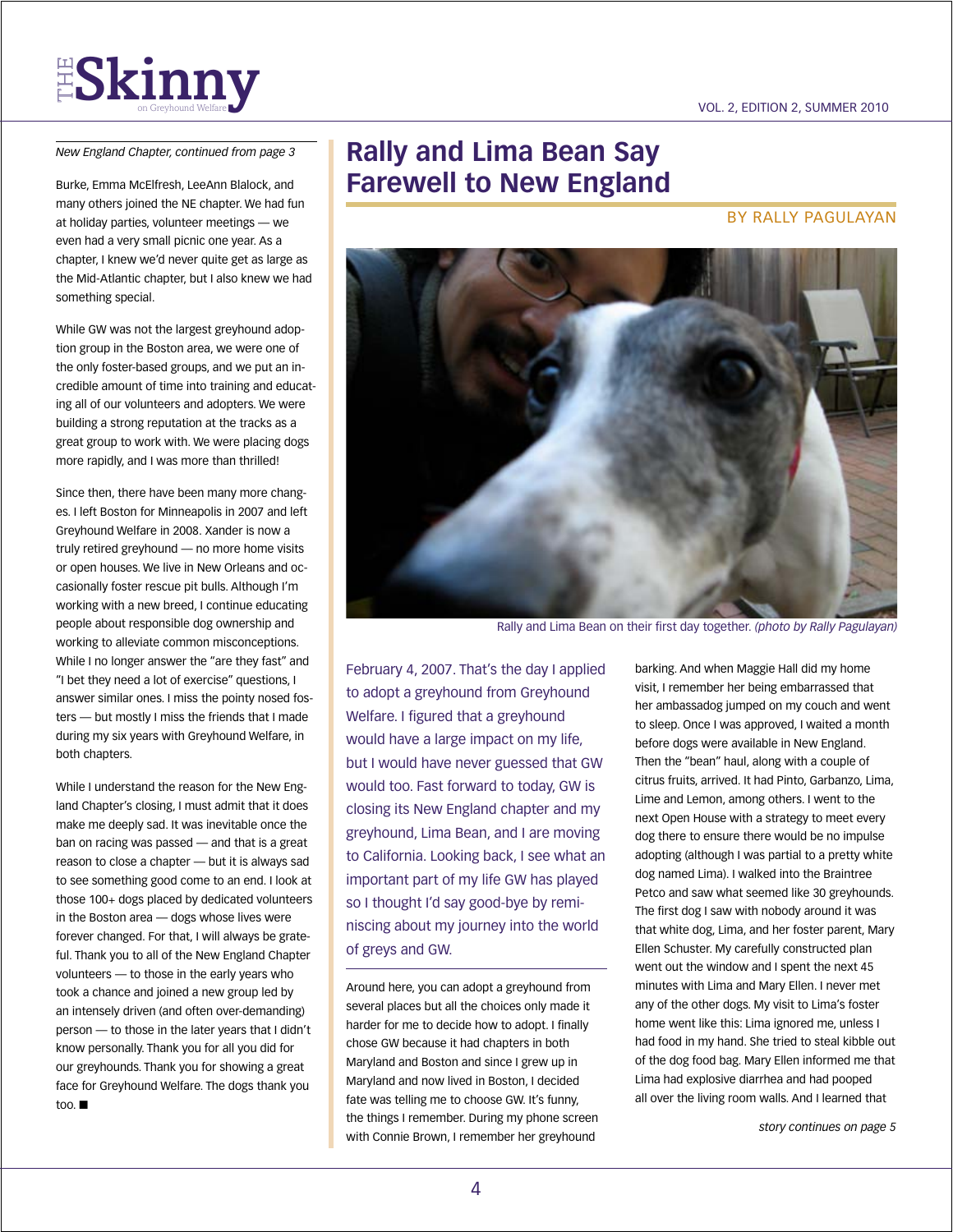#### *Rally and Lima Bean, continued from page 4*

Lima was a dog whom I could NEVER let get her way. I immediately spoke for her.

My first year with Lima Bean, I focused on learning about my dog and bonding with her. We frequented GW Open Houses to socialize with greyhounds. It was at one of these where I saw Rebekah Cain's Xander and asked excitedly, "is that one of those blue greyhounds?" She replied, "no, he's black, he just has a lot of grey hairs." We attended the Greyhound Adoption Expos at Raynham and Wonderland, an overwhelming thing for a new greyhound owner, but made easier when we found familiar faces at the GW table. We attended the first (and only) GW New England Picnic in Houghton's Pond, MA and met Susan Scheide's George. That led to an invitation to George's birthday party along with Marie Richard's Flint, the first ever greyhound adopted out by the New England chapter. It was an action packed party. Lima pounced on Susan's cat, stole George's birthday stuffy and peed on Susan's carpet.

After that first year, I felt I was ready to volunteer with GW so I became a foster home. My first foster was Bangles (now named Lita) and I couldn't have asked for an easier dog. I had her barely two weeks when she was adopted by Ellen Kornell. (To this day, Ellen tells me that Lita is still the most wonderful dog in the world.) Next was Costello, a lab in a greyhound's body; then Lima's doppelganger, Smokey; big, goofy, happy, and plush coated Aviator; drop dead gorgeous Brisbane; and lastly, and maybe



Rally gets lots of hugs at an adoption event.

appropriately, my most challenging foster, Missy, of the big personality. I have too many funny and wonderful stories from fostering to tell here. But I will mention one. Early on, Smokey barked incessantly when left alone. I video'ed him and posted one particularly crazy barkfest on a greyhound forum. Within hours, I got an email from the GW foster team asking me if I needed any help. Whoops, busted.

I loved representing GW in public because I got to hang out with GW people and their greys as well as, or maybe more importantly, run my mouth talking about greyhounds. Twice a month, I could count on seeing Matt and Christy Lyons and their stately cow dog, Helo, running the



New England adopters and greyhounds gather at a barbeque.

Open Houses along with adoptable dogs and their foster parents. The last Raynham/Seabrook Greyhound Adoption Expo was really memorable. I experienced (got sucked in by) Eliz Palaima's energy and creativity as she strategized GW's Expo presence and forced me to become an expert at creating pawprints. Even better, we were graced by visits from Mid-Atlantic GW glitterati, Meredith Dowell, Alina Predescu, and PJ Anderer. I'll never forget Meredith standing in the "money cube" grabbing dollar bills. Whatever happened to that money?

On a more serious note, being a part of the process to find homes for greyhounds fulfilled my need to do something positive in the world. I was lucky that in several instances, I was there when a potential adopter first showed up at an Open House. And then I did that adopter's home visit. And then that approved adopter visited my foster and spoke for it. And finally, I was there for that last bittersweet day when my foster went to its forever home. It was always hard, watching this dog who I helped guide from its first confused days off the track into a comfortable and confident dog, leaving for good. But the adopter's joy, expectation and excitement always more than made up for it. My part in that dog's journey was complete and I felt good about my role. It's GW and Boston for me, they played a wonderful and important role in my life. And it's time to move on. Thanks GW.  $\blacksquare$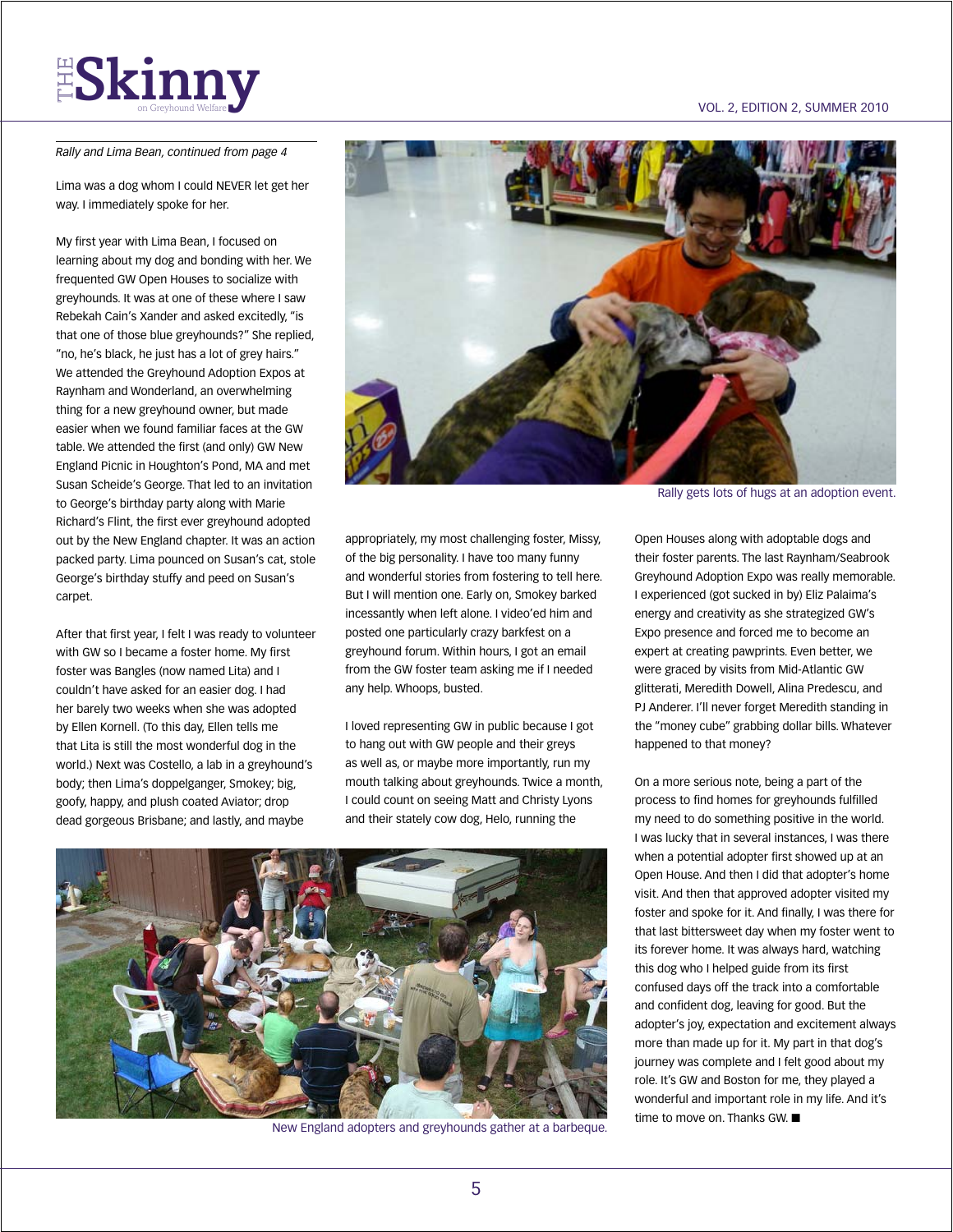

# TRAINING TRAININ

## **CORNER**

#### **3 D's help dogs learn**  *stay* **command**

It never failed at obedience class. My greyhounds and I would always be a few classes behind the teacher's agenda. For some reason they just needed more time to learn even

the basics. Fortunately, I have a long-standing relationship with my local obedience trainers and they understand that many of the hound breeds need extra time to learn some activities. For me, that meant ramping up our practices at home so I could take advantage of the challenge of doing the same thing in the classroom.

*Stay* was one of those commands that took longer for Axel and Abbey to learn than many other commands. Ever heard yourself crying out *stay* repeatedly as that greyhound comes tearing at you or whatever it thinks is fun to chase in the house? *Stay* can be a useful command at home and in the community. I use it throughout the day to help my dogs be courteous and safe.

When teaching or practicing any skill, there are three key things to remember. Pat Miller calls them the 3 *D*'s – duration, distraction and distance. It is important, when training with your greyhound, to only train one *D* at a time because the 3 *D*'s are skills in and of themselves. The following instructions assume a basic understanding of positive reinforcement training such as clicker work. C&T means click and treat where stated.

*Where to begin*. We start with no distance or distraction challenges. Have your greyhound in the down position and you standing directly in front, facing her, toes to toes. Pick a place that is comfortable for your greyhound to stay down. Hard surfaces should be avoided during training. Start every 15-30 seconds to C&T as long as your greyhound is staying down. When treating, bend down and place the treat between your greyhound's paws. Only add the verbal command *stay* once your greyhound has been able to stay still for a minute. Remember to only say the verbal command once. We're learning/teaching *stay*, not *stay-stay-staaaaay!*

#### by alana groshong

*Adding duration*. Getting to the first minute can sometimes be the hardest part. After you master that first minute of *down/stay*, start adding duration in increments of 1 minute then C&T. Every dog has their limit of how long they can stay in *down*. I do not expect my greyhounds to hold a *stay* longer than 10 minutes without helping them to fully relax by having him lay down or go to a comfy place such as a crate/bed.

*Adding distraction*. Just taking a step away from your greyhound can be distraction enough. Start with taking one step to the left or right. Immediately return to your start position, C&T. When you can comfortably take one step away, begin to add two steps working in a circle around your greyhound. Be careful not to add distance at this time. Your greyhound should turn their head to watch you but not move their body otherwise. Work at increasing your circle around your greyhound, returning to C&T every 1-2 steps at first. I then distance my C&T for going  $\frac{1}{4}$  of the way around,  $\frac{1}{2}$  the way around, then fully circling as appropriate.

*Adding distance*. When adding distance, we reduce distraction and duration again. When working on your circle, start out two steps away. Return to C&T every 1-2 steps. The other way to work on distance is to do so facing your greyhound and stepping away. C&T with your return for each step you can take further away. Turning your back on your greyhound to walk away is a distraction you can add later. It is a strong distraction since most greyhounds want to follow when you turn your back. Adding duration with each step away is also something you can add later.

#### **Additional Tips**

- *Stav* is a calm command. Be positive in your praise but avoid excitement. Your greyhound will appreciate your calm body language as a cue for their own behavior!
- An instructor once showed me how she crossed her arms over her chest to reinforce *stay*. It works wonderfully as a visual cue!



- A visual cue such as a bed, carpet, or even a doorway can help your greyhound with a stay and discourage hopping up.
- • Always return to your greyhound to place the treat between the paws to discourage hopping up.
- Having issues? Check to make sure you're only working on one *D* at a time.
- Looking for an extra challenge? If you have more than one greyhound, have them work on stay together. While holding in stay, place a favorite treat or toy on the floor as a distraction. Instead of using the *down* position, try a *sit/stay* routine. Need to add an extra special challenge? Try stepping out of view into another room, then return.

#### **Additional Resources**

The Power of Positive Dog Training by Pat Miller

Family Friendly Dog Training by Patricia McConnell

n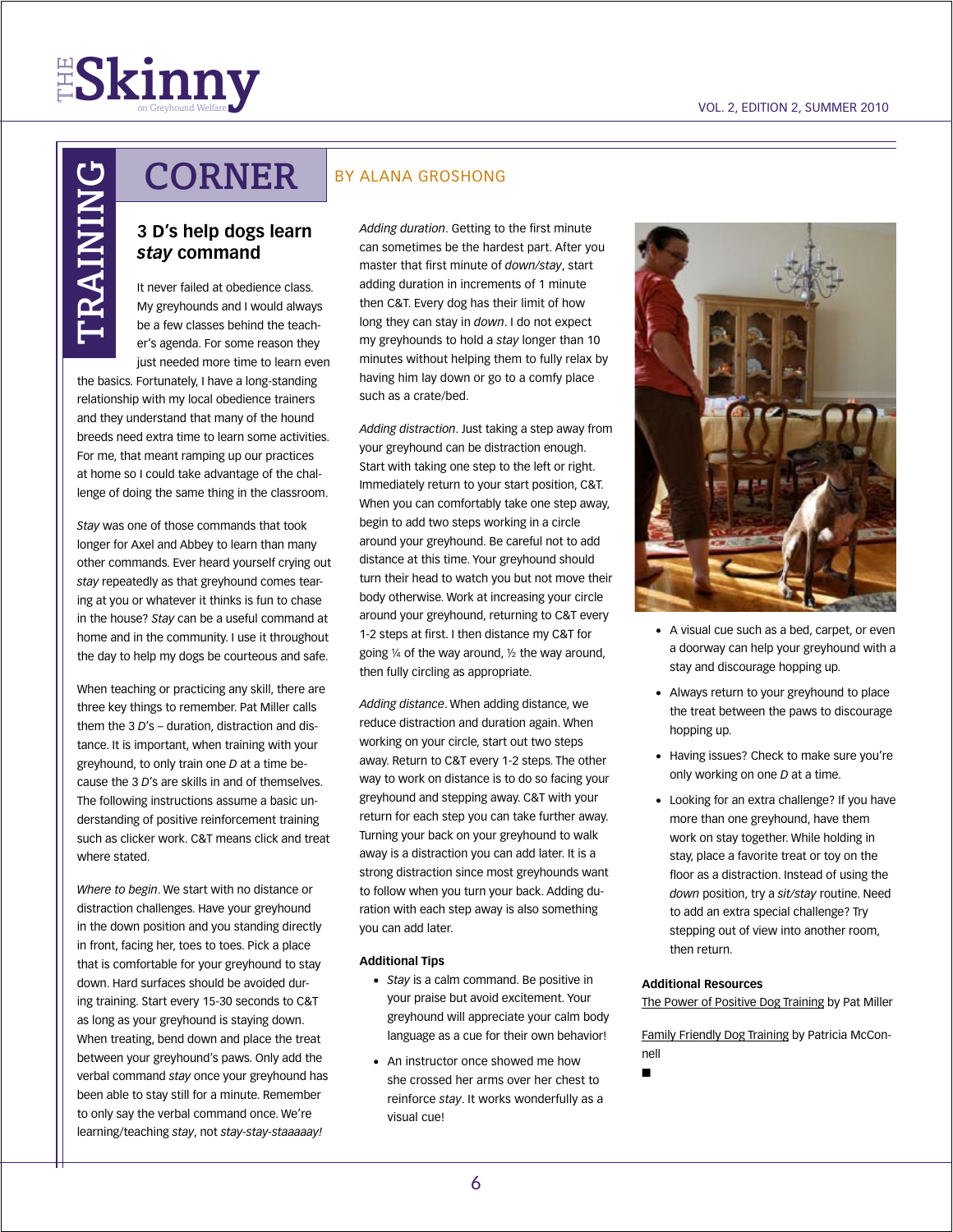

## **A Dog Park for Buckner**

We bought our apartment because it was located near a park. Because of the park, we adopted our greyhound, Buckner. And because of Buckner, we built a dog park.

We moved to Dorchester (Boston's largest neighborhood) in July 2005, and our lives changed completely. We installed an alarm on our home and our car, we became comfortable with dialing 911 about anything and everything, we started carrying whistles on our key chains, and we didn't walk anywhere after 10pm. Despite the crime, we were excited to get to know many of our neighbors who had moved there for the same reasons we had: diversity, proximity to downtown, ethnic restaurants, and an oldfashioned sense of community.

Shortly after our move, I read an article about how dog parks can result in positive social change and reduce crime. At that point I didn't have a dog (had never had a dog, in fact) and had never even seen a dog park.

When my husband, Tony, and I adopted 5-year-old Buckner in March 2006, we quickly tested him out in every dog park within 40 minutes of our house. He wasn't a big fan of pebble surfaces, nor was he a fan of wood chips. He was terrified at a park that hosted weekend kite-flyers, and we opted not to try him out at the (ungated) dog park that sits too close to I-93 for my comfort. We finally found a great park where Buckner seemed happy to run off-leash and socialize with other dogs. But it was tiring to load our 80-lb dog in the car, cross our fingers that the field wasn't closed for a baseball game or bad weather, and then drive 20 minutes to the park.

From 2006 until 2008, we worked to get support from the community and the City of Boston to build a dog park in Dorchester's Ronan Park. The support was relatively easy to come by, but Boston has a City Ordinance on Dog Recreation Spaces which stipulates that the City will not fund or maintain dog parks. The responsibility

rests squarely on the community. The initial estimates to build a 2500 sq. ft. dog park came to around \$30,000. This would buy us ground cover and fencing. When the Boston Parks Department saw this figure, they quickly added that we would also need to pay for excavation, drainage, and a water source. The cost jumped to \$90,000.

At this point we were about ready to give up. We had applied for grants, talked to local businesses large and small, and appealed to the community. But the money was trickling in far too slowly. Then I received a call from the Animal Rescue League of Boston. My dog park proposal had been sitting on the desk of their President for a few months, but, despite their interest in it, they too did not have the money to fund the project. Fortuitously, a trustee of the Stanton Foundation (a foundation created in memory of Dr. Frank Stanton, the former president of CBS and a noted philanthropist) was concurrently researching dog parks and how they can turn around at-risk communities. When the trustee called the Animal Rescue League and asked if they had any suggestions about where she might test her research findings, my proposal was close at hand.

We spent the next year building a partnership between The Friends of Ronan Park (the community), the Animal Rescue League of Boston (who managed the grant money from the Stanton Foundation), and the Boston Parks and Recreation Department (later the Boston Police Department also joined the partnership). When the final sketches were complete, the price tag for our dog park had climbed to \$230,000. The Stanton Foundation approved. The groundbreaking took place in October 2009, and we cut the ribbon on the Ronan Park Dog Recreation Space in May 2010.

One of the battles I fought during the planning of the park was what type of ground cover to use. I had seen Buckner reject stones and reject wood chips, so I was emphatic about finding a ground cover that would hold up to high use, Boston weather, and be kind to a greyhound's sensitive feet. Unfortunately, the committee opted to use

#### BY PAIGE DAVIS



Paige and Buckner visit the Ronan Park Dog Recreation Space.

small pea stones, which I was assured 9 out of 10 dogs would be happy with. So on ribboncutting day, we left Buckner (the 1 out of 10 dog) at home. Later that day when the park was quiet, we decided to test him out. To our surprise, Buckner marched right onto the stones and frolicked about for over an hour. The next day the same thing happened. The next day Tony decided to give Buckner's feet a little rest and tried to bypass the dog park during their evening walk. Buckner wouldn't have it. He stubbornly stopped and stood still at the entrance to the dog park, refusing to walk any further unless Tony took him into the dog park to play.

Buckner, our now 10-year-old greyhound, is a true ambassador of the dog park, visiting nearly every day, happily greeting new arrivals, and reaping the rewards of his parent's hard work.  $\blacksquare$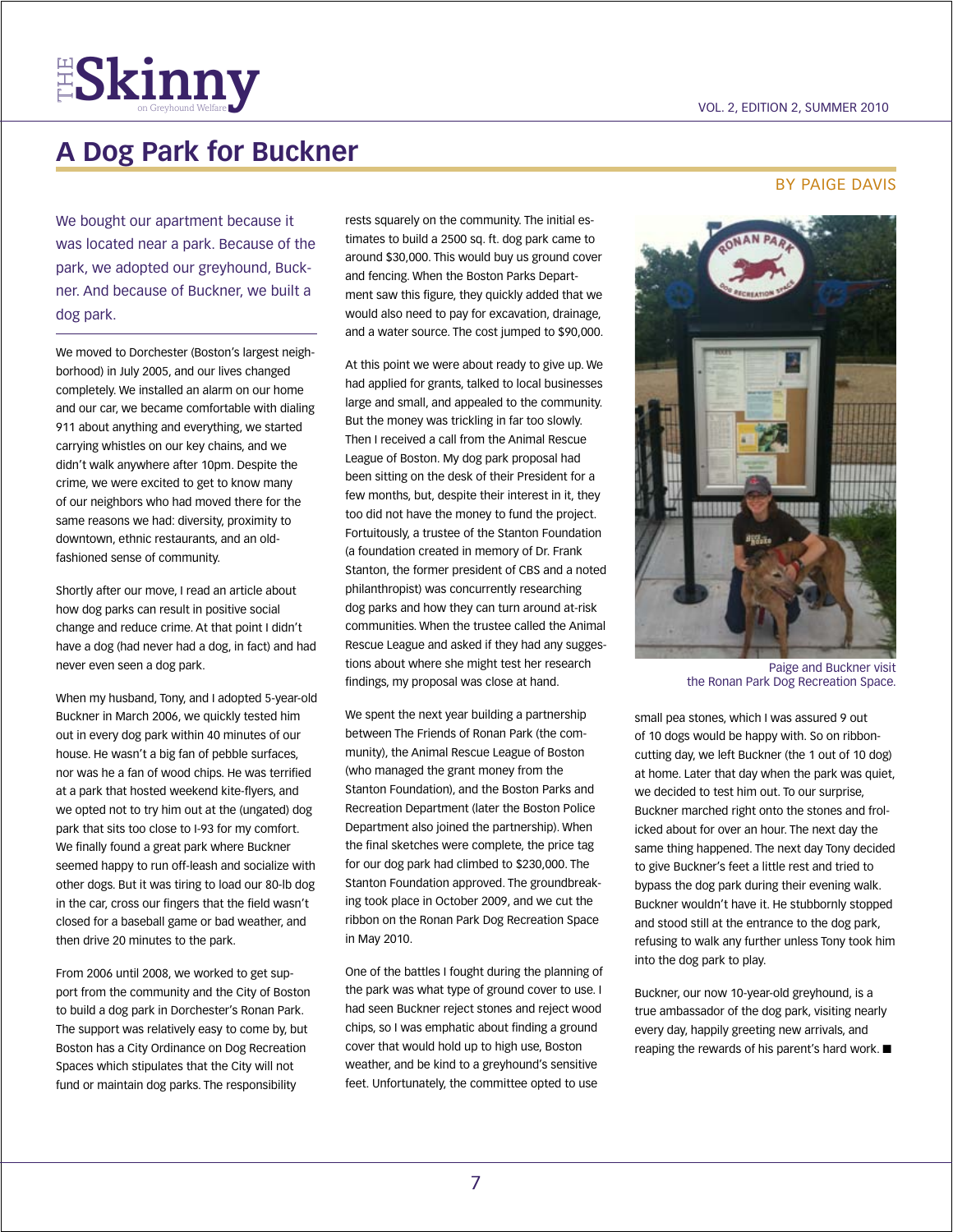

## **Greyhounds Inspire Funny Comments, Questions**

Editor's Note: We are all greyhound ambassadors, sharing information about our dogs on just about every outing. Knowing this, I asked Greyhound Welfare members to share some of the more interesting comments or questions they've received about their dogs. Here are the results:

**Paige Davis** shared this conversation her husband, Tony, had with a child in their neighborhood:

Boy: "What kind of dog is that?" Tony: "A greyhound. He used to race." Boy: "Is he fast?" Tony: "Pretty fast." Boy: "Is he as fast as a dragon?"

**DON SPELLMANN** said the most common question he receives is "Why do they wear shoes?" Ah, the plight of the corn dogs.

**Jenny Cooke** shared these comments made about her grey, Kadee, by children on separate occasions:

"Is that a baby deer?"

"Is your dog part tiger?"

"Horsie?" ... This was a neighbor's very young daughter (maybe 2 years old)

**Elizabeth Palaima** shared this oldie but goodie: A young boy once asked her, "How much did your hyena cost?" Elizabeth said she loved this because he didn't ask, "Is that a hyena?" or "Where did you buy a hyena?"

**Jennifer Marsh** was walking her grey Henry, who is white with tan and red spots, on a summer evening and passed a group of kids, one of whom asked, "Is that a German Attack Dog?"

**Ryan Hansen** said while walking his three greyhounds recently, a guy said, "Wow, you don't have to worry about someone breaking into your house." He replied, "Yeah, they can be pretty vicious." What he didn't tell the guy was that unless a robber is deterred by wagging tails and face licking, he won't have any problems.

**Connie Brown** said she's been asked often: "Is he a Great Dane?"

**Nichole Zurgable,** mom of Tehya, Cian and their angel Kiaba, said a little boy asked her if Kiaba was a dinosaur. Kiaba's spine stuck out and made his hair stand up all along his back. Her favorite comment was when she had a muzzle on Kiaba at an open house. A little boy said "Look, mom, he has a nose helmet on!" Nichole still calls the muzzles nose helmets.

**Barbara Hansen** shared this story. All of the grade schoolers in her neighborhood were familiar with Smokie, a black and gold brindle. A year or so later, Tanner, a fawn, joined the family. During one their walks, right around the time the neighborhood grade school was letting out, the kids saw the new addition. They were quite surprised at Smokie's new friend and asked "Is that a deer?"

**Tina Haiser** said a little boy once asked first if Irene was a racing dog (totally ordinary), but then asked if she was in the Olympics. She also had one guy conspiratorially insist that Irene had been bred, but that "they" just didn't tell her.

#### By Tina Carlsen

**Caitlin Kearns** shared these goodies about her 3-year-old black greyhound, Sprocket (formerly Kiowa Pull). While her sister was walking Sproket, she stopped for a child to pet the dog. The child asked "Is this a bear?" Her sister responded "First of all, if it's a bear you shouldn't be touching it."

Caitlin said the craziest thing anyone said came from a woman in the park. Keep in mind, Sproket is as black as night — even in bright sunlight.

Crazed woman in the park: "What kind of dog is that? A rottweiler/greyhound mix?" Caitlin's husband: "No, she's a greyhound; retired from the track." Woman: "That's not a purebred greyhound." Caitlin's husband: "Of course she is, why would you say something like that?" Woman: "Because that dog is brown." Caitlin's husband: "She's black!" Woman: "That dog is brown, and there is no such thing as a brown greyhound. You must have forged paperwork or something. You should talk

to someone about that. Then the woman walked away." Caitlin's husband: (Shouting after her) "But she's

black! She's black! This dog is black!" n

#### **Peanut Butter Yogurt Frozen Pies**

*People enjoy ice cream and snowballs to help beat the heat. These low-cost frozen treats will do the trick for your needle-nosed friend.*

#### **Ingredients**

1-32oz. container of plain or vanilla yogurt 1 cup of organic peanut butter

Spoon peanut butter into a microwave safe dish. Microwave until melted. Watch it to avoid burning. Blend yogurt into melted

#### Greyt Bites **by TINA CARLSEN**

peanut butter. Pour mixture into cupcake or muffin trays and freeze. When they're frozen, pop them out and store them in baggies in the freezer.

*Yield depends on size of your treats.*

**Note:** For dogs with peanut butter sensitivities, try sunflower seed butter, almond butter or tahini.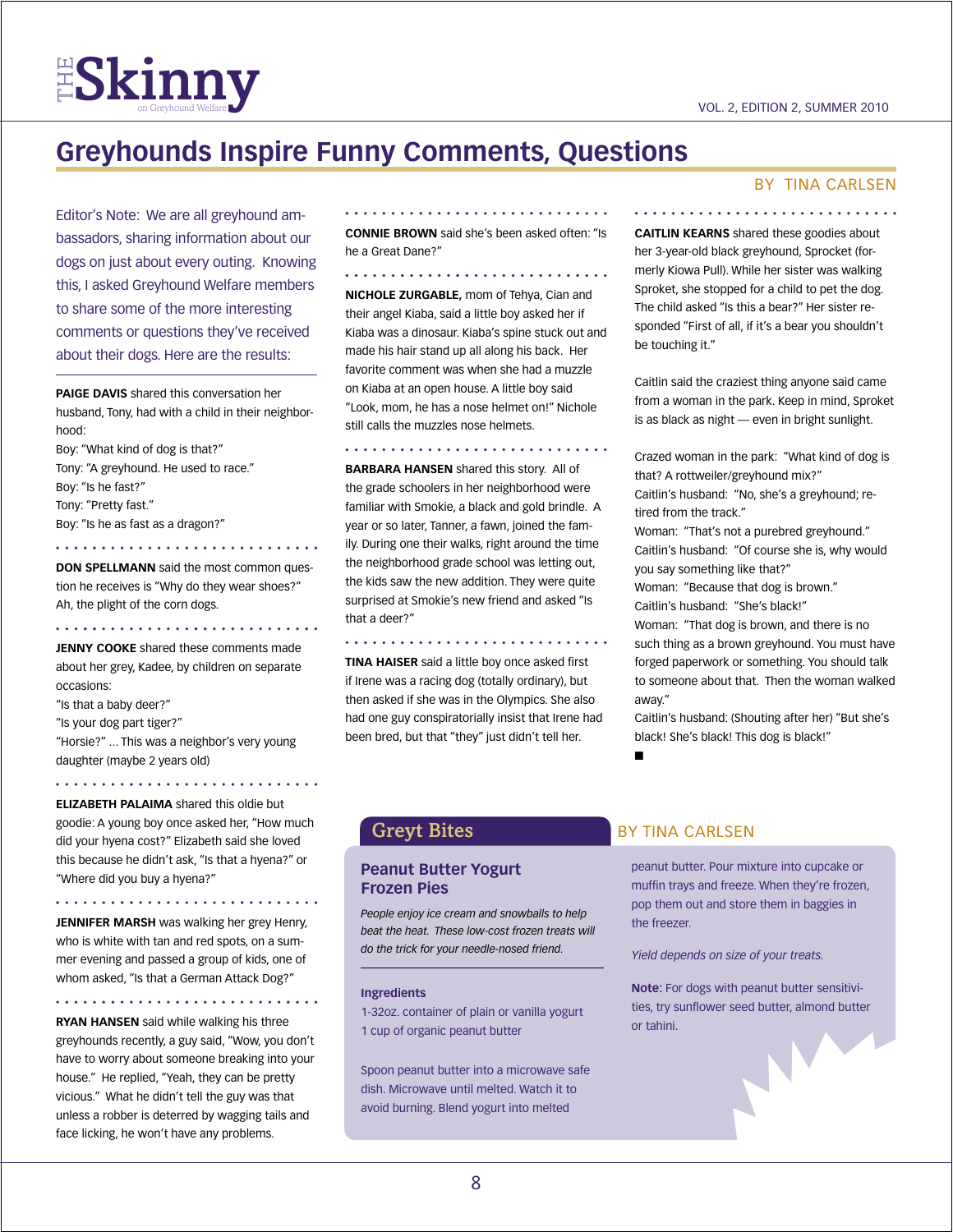

## **Greyhound Has Family Firmly "Under Her Paw"**

It doesn't take long to fall in love with your new family member, especially when she gives you "the look."

Our greyhound, Bella, just has to look up at us and give us the "look"; I swear it's like Doug from the movie *Up* saying, "I love you." If any of the following sounds familiar, you too have been captured by "the look" and should accept that your greyhound has you firmly under his or her paw.

- • **Dinnertime has overtones of Iron Chef.** It started with supplementing her meals with healthy treats like canned sweet potatoes and chopped up bananas. Over time, we added a bedtime snack of a spoonful of yogurt for regularity and a touch of peanut butter for flavor and a dog cookie accent. I should have known we were in trouble when my husband was asking Bella to rate her meals — "two paws up?" Bella is very involved in food prep, requesting that only the best treats and leftovers supplement her diet (no fatty bits — some of us are retired professional athletes maintaining our figures, you know) and never saying no to an over-easy egg — slightly cooled, and the yolk broken, please.
- • **Your puppy is better dressed than you are.** It started with the fleece we brought her home in. Then my husband, Dario,

discovered the world of greyhound apparel and a wardrobe for all possible weather conditions amassed. It's too embarrassing to detail, but our old neighbors were particularly found of the four-legged fleece pink penguin jammies (with matching pants for mom, of course) that she paraded around in last winter.

- • **You upgrade your vehicle to provide more space for the dog.** Bella loves riding in the car and loses all walking manners if she thinks that someone is going to leave without her. We had talked about upgrading Bella's ride. It's amazing how much space a dog, dog stuff and sports gear take up on a weekend trip. When my car's bumper had an unfortunate encounter with a lingering ice drift, we bought Bella a "new to us" 4-wheel drive hybrid Ford Escape. She loves being up a bit higher to survey the world and the automatic windows that open on back roads so she can get her sniff on. During the dig of the February storms, her father kept her new wheels dug out and took her for rides around the neighborhood to survey her domain.
- **More space?** Despite being great apartment dogs, we'd been thinking our girl deserved a little yard. We took the plunge in February and conducted a

#### **BY ALY TIRADO**



whirl-wind search and purchased our first home. Bella now happily rambles about in a townhouse. I'd like to say that our home purchase marked the end of Bella's ability to manipulate us with the flick of her tail.

• **New stuff?** Sadly, we've since purchased a new couch and she keeps stealing my spot on the end that has a chaise.

When I think about the changes in our life, I have to conclude that we shouldn't fear "the look" because it inevitably is in your best interest. Trust me, your dog is always going to offer to eat the leftovers that are ruining your diet, entice you on a walk to get you out and about, or just simply be available for an ear rub to cheer you up. (What, you didn't know they endure ear and belly rubs for your benefit?)  $\blacksquare$ 

### Featured Project **Grooming Pet Nails**

*(reprinted from the Dremel e-Newsletter)*

Grooming your pet's nails by grinding them down with a Dremel rotary tool is often easier for the groomer and more comfortable for the pet than traditional clipping methods. Because grinding is more gradual than clipping, it is easier to stop in time before reaching the quick (core of the nail containing its internal blood supply). Follow these steps to keep your pet's paws looking pristine:

Before you start, allow your pet to grow accustomed to its paws being handled with your hands, with the tool turned off.

Identify the quick in each of your pet's nails so that you avoid grinding it. Plan to grind the nail at a 45–degree angle from the bottom of your pet's paw and practice grinding on scrap material.

For small to medium dogs, insert the 430 1/4–inch sanding drum equipped with a 431 60–grit sanding band into the tool and turn it on to its low speed. If you own a larger breed dog, use the tool at high speed with the 407 1/2–inch sanding drum equipped with a 432 120–grit sanding band or 408 60–grit sanding band. Hold your pet's paw in one hand and the tool in the other, with another person securing the animal.

Letting the tool do the work, make passes against each nail on two paws at a time. The spinning drum should not be kept against the nail for longer than three seconds at a time, and alternating nails allows each of them to cool before they are ground a second time.

If needed, make additional passes over each of your pet's nails to grind them shorter.  $\blacksquare$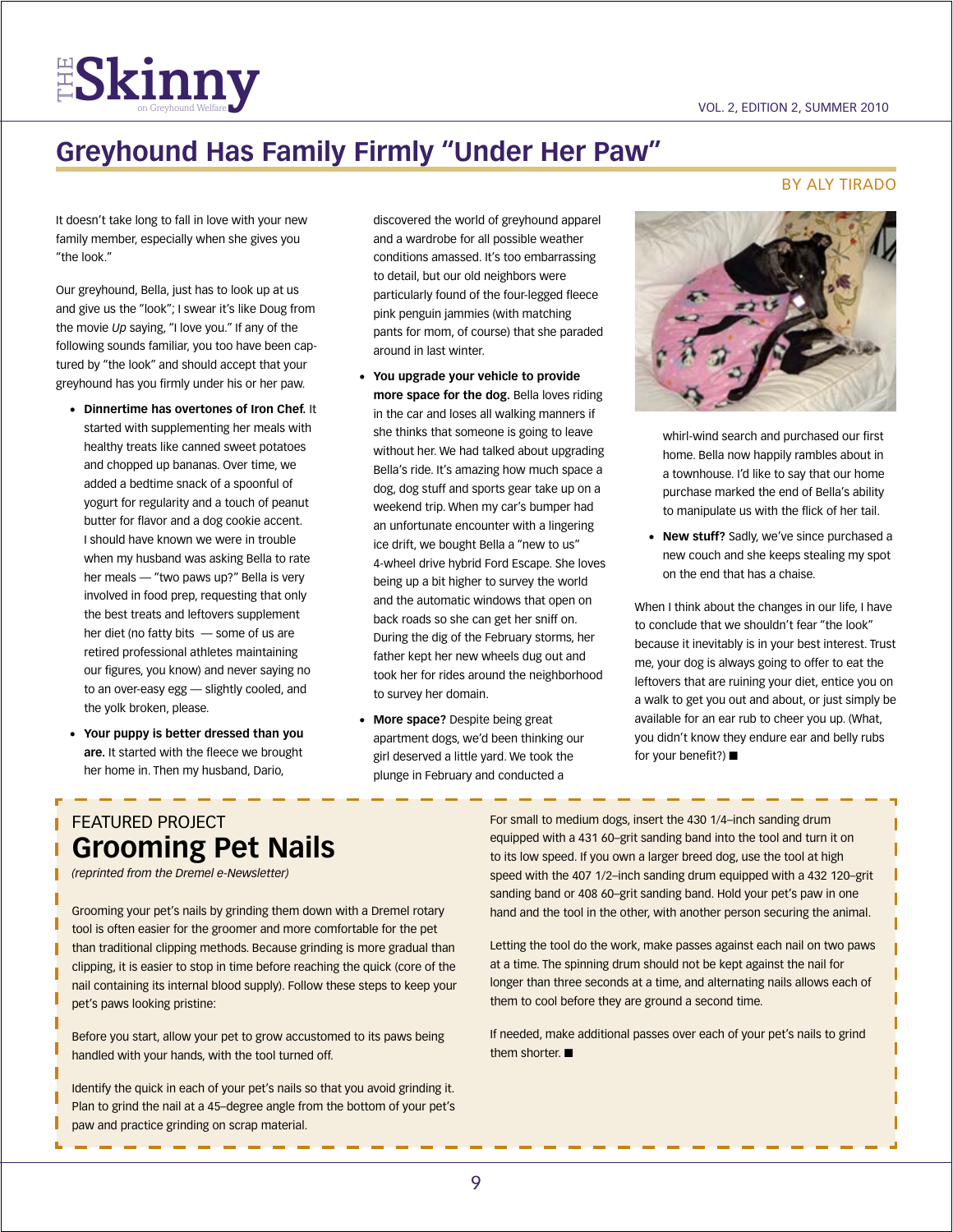## **Special Events Committee Rolls Out Summer and Fall Plans**

#### by kristyn wilcox

Greyhound Welfare's special events committee is small, but mighty, and we're so excited that *The Skinny* is here to be our vehicle to connect with the dedicated volunteers and adopters of GW about upcoming events.

The special events committee was started in the summer of 2009 as a way for GW to collect and mobilize some fresh ideas and turn them into events outside and in addition to the vital meet and greet venues. The team is rolling out the summer and fall 2010 line up, and we hope to see you and your hounds there!









- • **Aug. 28th Wags 'N' Whiskers Street Festival**. The Village of Shirlington is bringing back their annual petfocused street festival and our team is thrilled to take part in this truly unique event. Shirlington Village closes down its streets and opens its doors to host a whole day of fun, music and pet themed events. We will be there in style to show off the hounds, provide information on greyhounds and talk about volunteering and/ or adopting with Greyhound Welfare. We'd love to see you there! The event is 11 a.m. to 4 p.m. on Campbell Street in Shirlington, Va.
- • **Sept. 2nd Doggie Happy Hour at Barkley Square in Alexandria, Va.** This is the big one! Del Ray's September "First Thursday" is always the most popular, and Greyhound Welfare and Barkley Square will bring a dog-themed beer and wine event together to support the greyhounds while we party (think Dogfishhead and Flying Dog Beer and JimJim wines). Bring your pooch and kick back with some friends while enjoying the festival and supporting GW. September's theme is "*A Taste of Del Ray."*
- • **Sept. 11th DC Greyhound Walk**. In June 2010, a great group of greys and their owners gathered at the National Cathedral to tour the beautiful grounds of the Cathedral and walk down Embassy Row. This 'walk' was so much fun and was more like a drifting meet and greet! Though it has been too hot to continue the fun since then, we will be meeting again on Sept. 11<sup>th</sup> for a walk around the monuments at 9 a.m., on the National Mall, for our morning constitutional and show off our amazing hounds. Check the GW Events website or the Running Hounds yahoo group for updates!
- • **Sept. 19th Woodrow Wilson Half Marathon Celebration at the National Harbor!** Barkley Square has graciously invited Greyhound Welfare to take part in the celebration at the conclusion of the Half Marathon. Greyhound Welfare will have a booth at the celebration, and we plan to have a donation-based masseuse to massage out those post race aches to raise money for GW! Check for updates on the GW website, GreyhoundWelfare.org/events.
- • **October DC Greyhound Walk.** We will be planning an October "DC Walk" after the Dewey Beach weekend and will be touring the beautiful Roosevelt Island park. -- a quiet place for those city adverse hounds and a great way to swap Dewey memories, photos, catch up on the latest Dewey events – and of course, show off the new bling! This event is always open to anyone who is a greyhound owner or a greyhound lover. Look for more information on Greyhound Welfare's website under the Events section and the Running Hounds and Adopters/ Volunteer yahoo groups.

The committee is co-coordinated by Nichole Westin and Kristyn Wilcox with life support provided by Krista Gillich and Emily Cole and all of their inspirational greys: Enza, Laddie, Oliver and Olly. If you have any questions or ideas regarding GW special events, we'd love to hear from you. We can be contacted via the Adopters or Volunteer yahoo groups!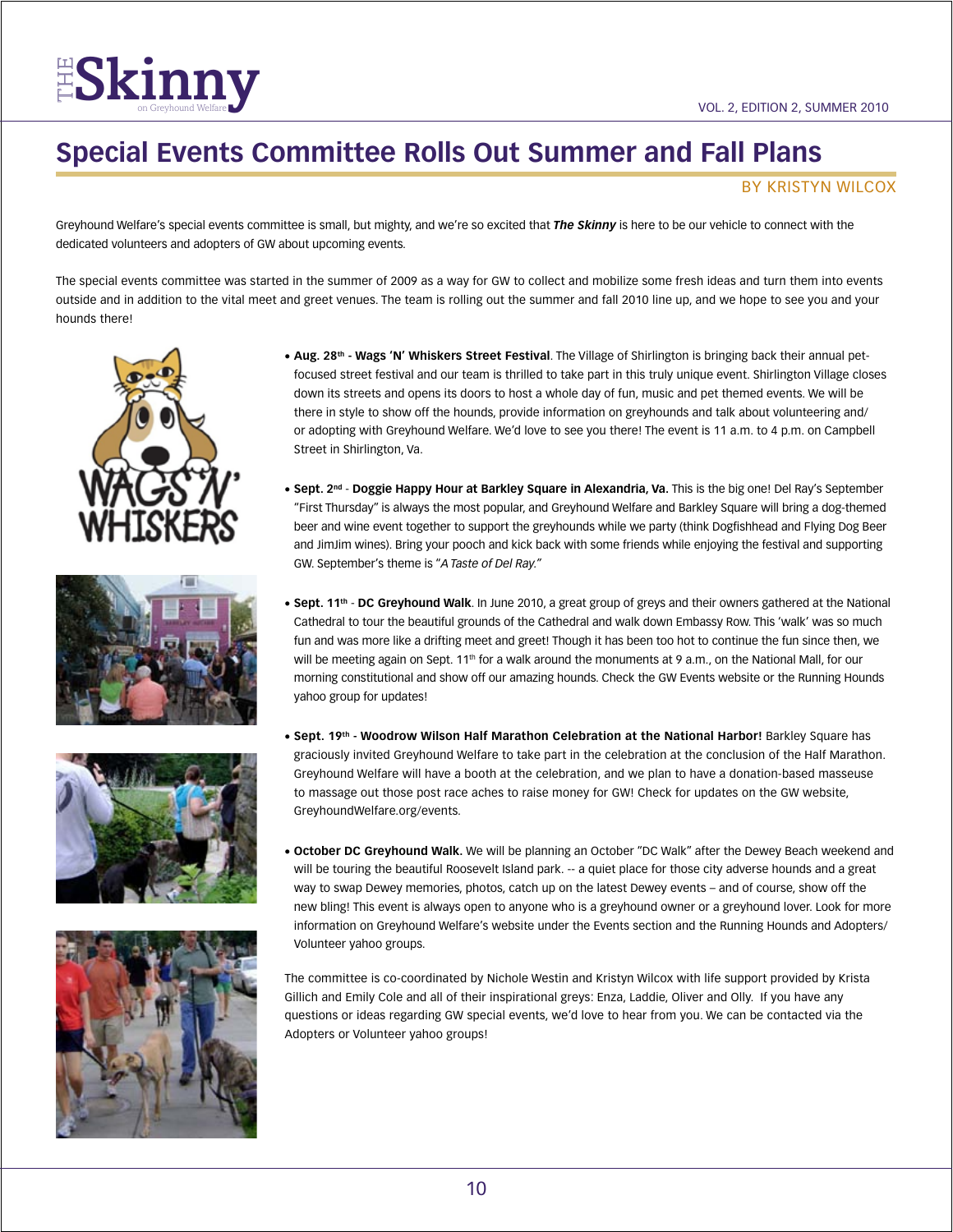

## **Summer 2010 Photo Contest Winners: Summertime!**

Thanks to everyone who emailed or posted photos as part of our photo contest. For all of the photo contest entries, visit Yahoo! Groups GW Adopter site. Look in the photos folder, *Newsletter Summer 2010*. Get out those cameras and watch your email for announcements about upcoming photo contests!



**First Place Winner:** Tigger and Roo (photo courtesy of Robin Kenney)



**Third Place Winner:** Tabby and Princess (owned by Agnieszka and Bryan Christian and Michelle and Eric Williams)



**Second Place Winner:** Lima Bean (photo courtesy of Rally Pagulayan)



**Honorable Mention:** Helo and Flyer (photo courtesy of Christy Lyons)